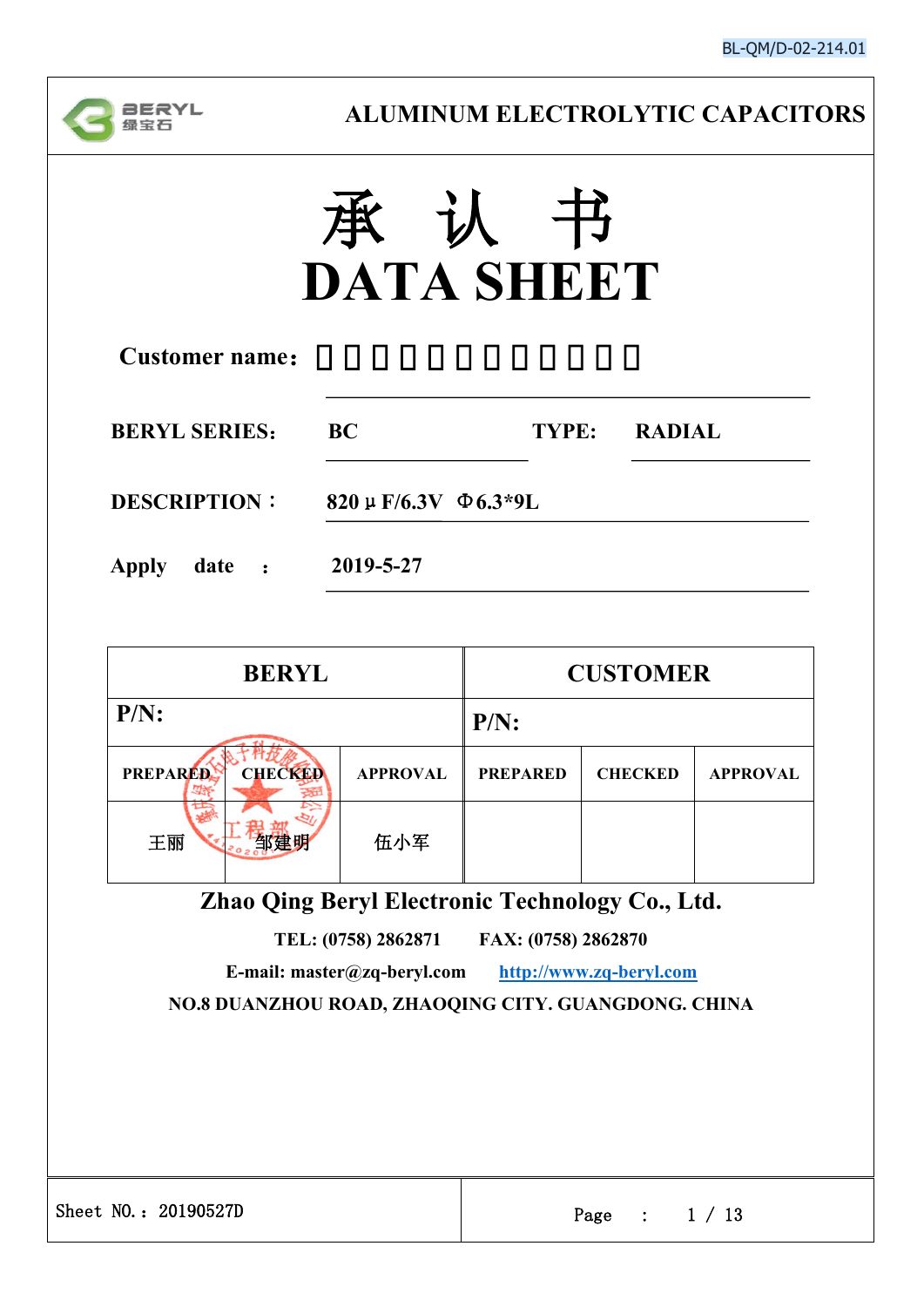

### **Revise record**

| NO. | <b>Date</b> | Revise reason | Revise content | Prepared           |
|-----|-------------|---------------|----------------|--------------------|
| 01  | 2019.5.27   |               |                | <b>First issue</b> |
|     |             |               |                |                    |
|     |             |               |                |                    |
|     |             |               |                |                    |
|     |             |               |                |                    |
|     |             |               |                |                    |
|     |             |               |                |                    |
|     |             |               |                |                    |
|     |             |               |                |                    |
|     |             |               |                |                    |
|     |             |               |                |                    |
|     |             |               |                |                    |
|     |             |               |                |                    |
|     |             |               |                |                    |
|     |             |               |                |                    |
|     |             |               |                |                    |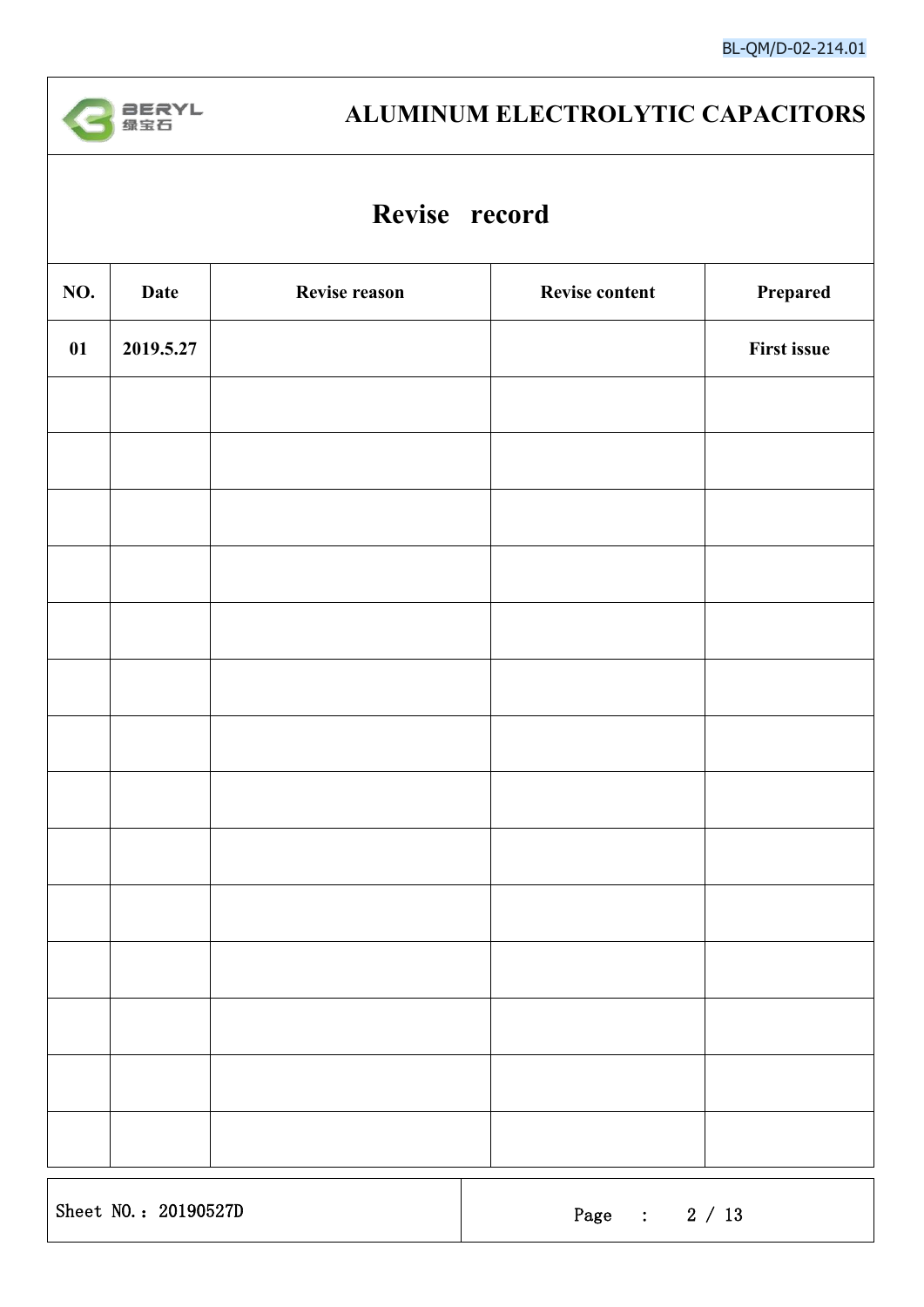

### **1**、**Application**

This specification applies to Aluminum electrolytic capacitor (foil type) used in electronic equipment. Designed capacitor's quality meets IEC 60384.

#### **2**、**Table of specification and characteristics**

| <b>Series</b>               |  | Cap(uF)<br>120Hz/20°C                  | WV(V)   |  | <b>Size</b>                       | Temperature<br>(C)          | Life(hours)         |
|-----------------------------|--|----------------------------------------|---------|--|-----------------------------------|-----------------------------|---------------------|
| BC<br>820                   |  | 6.3                                    | $6.3*9$ |  | $-55 - 105^{\circ}C$              | 2000                        |                     |
| DF $(\%)(MAX)$<br>120Hz/20℃ |  | $LC(\mu A)(MAX)$<br>$2min/20^{\circ}C$ |         |  | $ESR(m\Omega)(MAX)$<br>100KHz/20℃ | $RC$ (mArms)<br>(MAX)100KHz | Surge voltage $(V)$ |
| 12                          |  |                                        | 1033    |  | 18                                | 3100                        | 7.24                |
| Other:                      |  |                                        |         |  |                                   |                             |                     |

#### **Frequency Multipliers:**

| 频率<br>Frequency(Hz) | 60Hz | 120HZ $\leq$ f < 1KHZ | 1KHZ≤f < 10KHZ | 10KHZ $\leq$ f < 100KHZ | 100KHZ $\leq f$ < 500KHZ |
|---------------------|------|-----------------------|----------------|-------------------------|--------------------------|
| 系数Case code         | 0.04 | 0.05                  | 0.30           | 0.70                    | 1.00                     |

#### **3**、**Product Dimensions Standard Type**



| ΦD            |             |                |               |
|---------------|-------------|----------------|---------------|
| $6.3 \pm 0.5$ | $9 \pm 1.0$ | $0.5 \pm 0.05$ | $2.5 \pm 0.5$ |

Sheet NO.: 20190527D Page : 3 / 13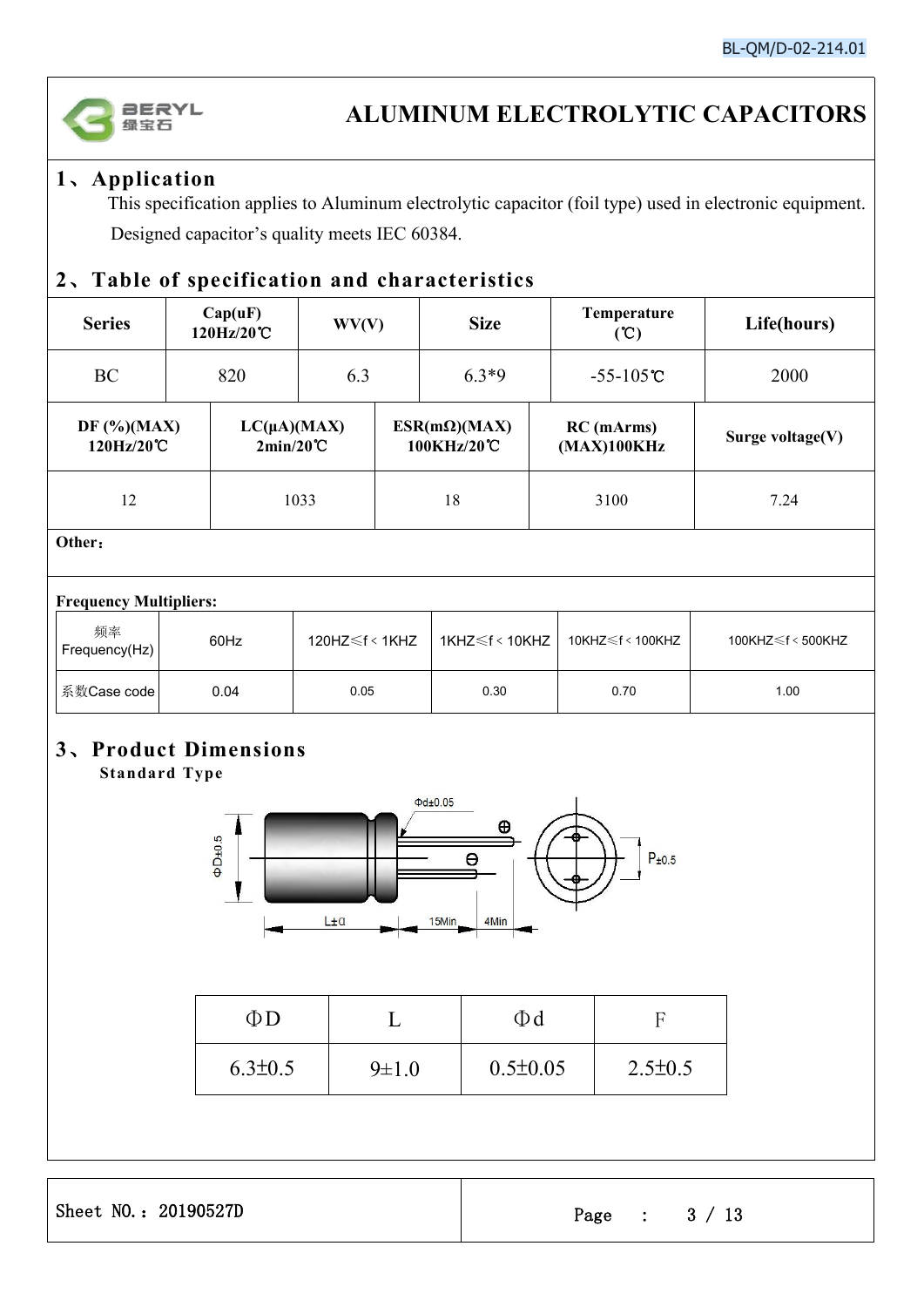



### **5**、**Construction**



| <b>Material</b>                                                     |  |
|---------------------------------------------------------------------|--|
| Composition<br>Supplier name<br>name                                |  |
| Nan Ming (Quan Yong), Jin<br>Al and $(Fe+Cu+Sn)$<br>Lead<br>Lian fu |  |
| Lian An 、Lian Hua Xin<br>Rubber<br>EPT/IIR                          |  |
| Aluminum+Coating<br>Yi Peng、Ao Xing<br>Case                         |  |
| Wood / Fibrous<br>KAN、NKK<br>Paper<br>plant materials               |  |
| Anode foil<br>$Al + Al2O3$<br>KDK, Heng Yang, JCC                   |  |
| JCC、TOYO、Na Nuo<br>Aluminum<br>Cathode foil                         |  |
| Poly3,4-Ethylene<br>Dielectrics<br><b>BERYL</b><br>Dioxy Thiophene  |  |

Sheet NO.: 20190527D Page : 4 / 13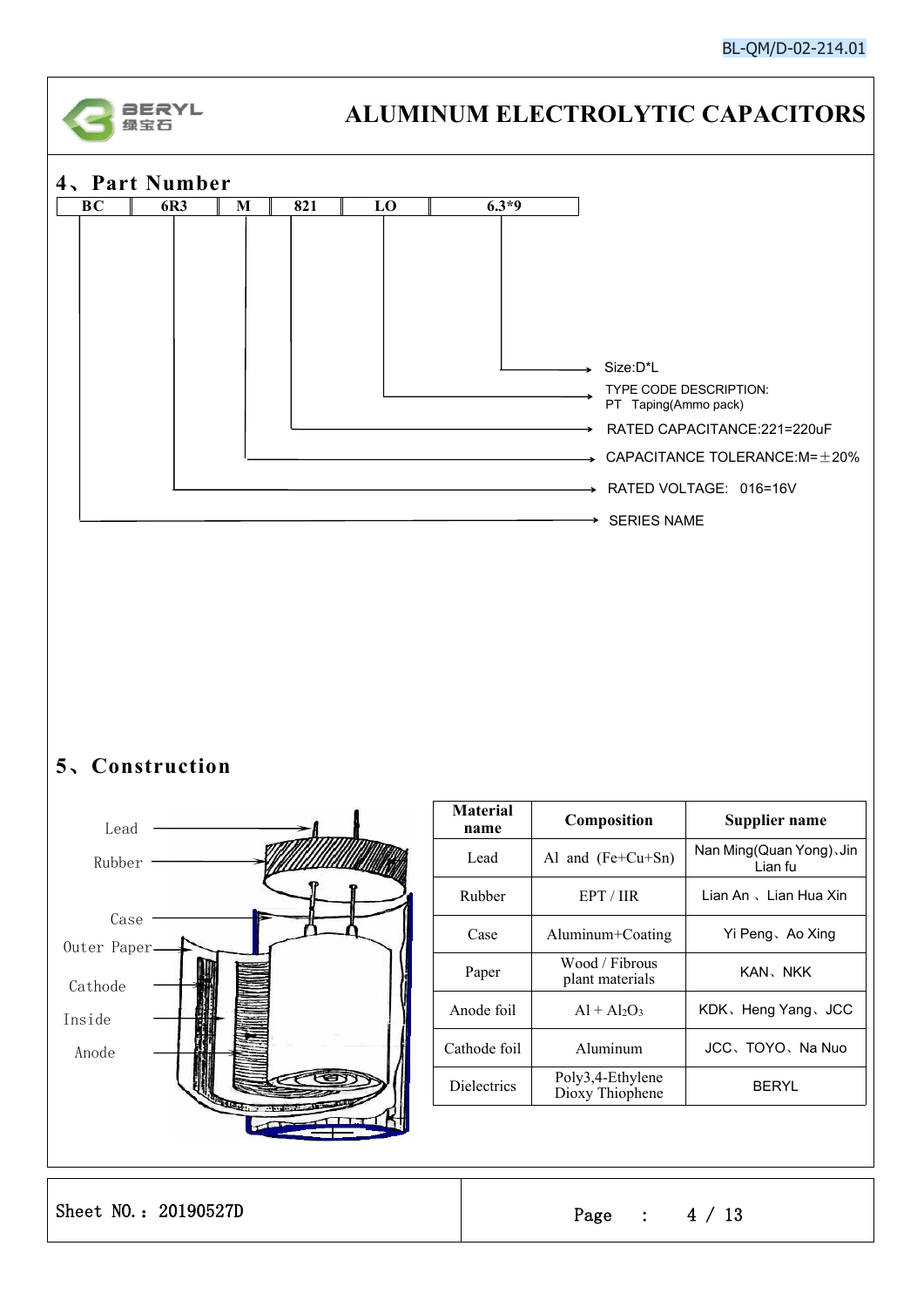

### **6**、**Product Marking**



Capacitor shall be marked the following items:

- 1) Trademark (BERYL)
- 2) working voltage
- 3) Nominal capacitance
- 4) Cathode marked
- 5) Series
- 6) Date code
	- 19: Manufactured year 2019

| Code |      |      |      | ⌒<br>∸ |      | ↵    | ັ    |      | . |
|------|------|------|------|--------|------|------|------|------|---|
| Year | 2019 | 2020 | 2021 | 2022   | 2023 | 2024 | 2025 | 2026 | . |

16:Manufactured week (01、02、03、04……51、52)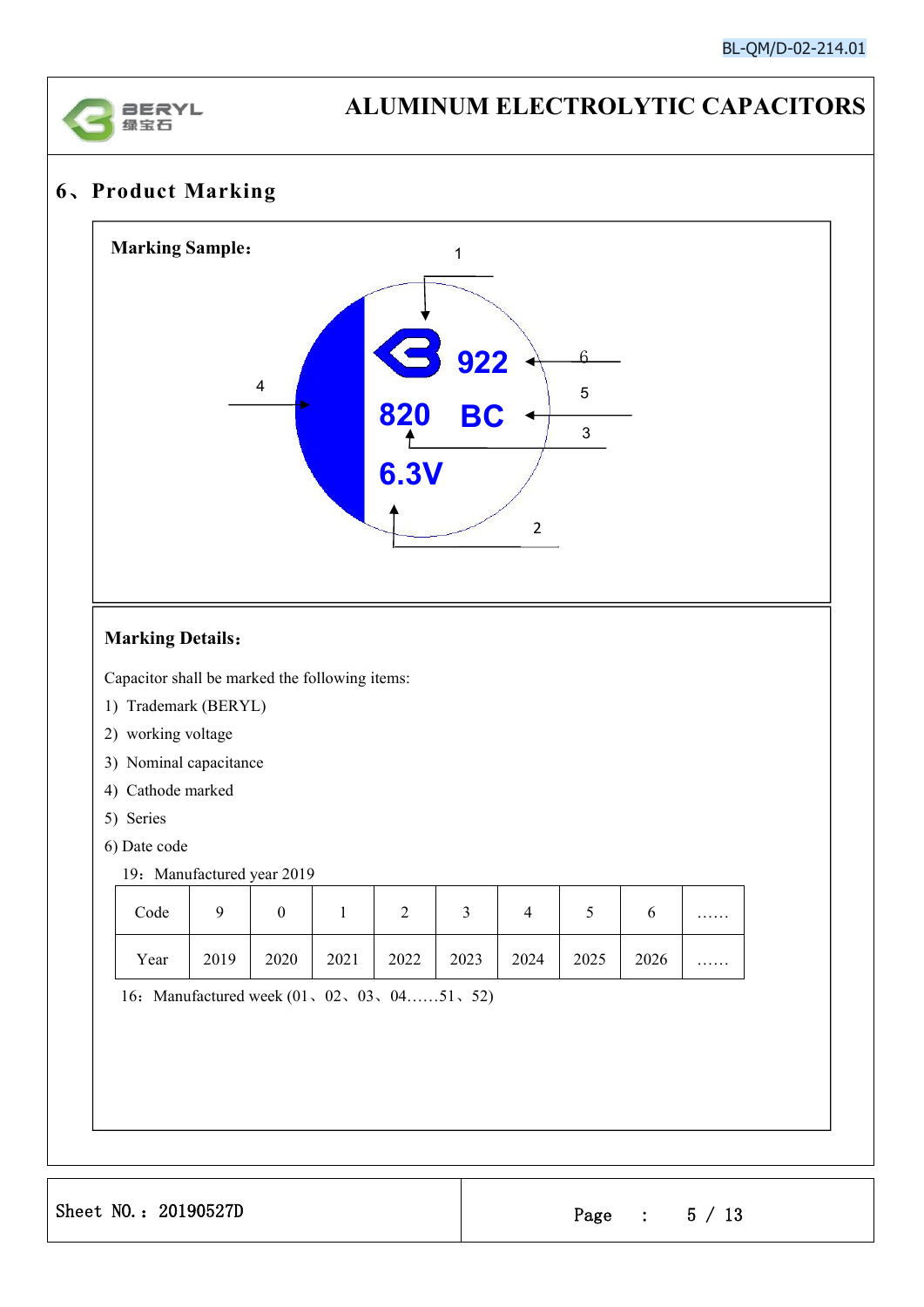

#### **7**、**Characteristics**

#### **Standard atmospheric conditions**

Unless other specified, the standard range of atmospheric conditions for making measurements and tests is as follows:

Ambient temperature  $: 15^{\circ}C$  to 35 $^{\circ}C$ 

Relative humidity : 45% to 85%

Air pressure : 86kPa to 106kPa

If there is any doubt about the results, measurement shall be made within the following conditions: Ambient temperature :  $20^{\circ}C \pm 2^{\circ}C$ Relative humidity : 60% to 70% Air pressure : 86kPa to 106kPa

#### **Operating temperature range**

The ambient temperature range at which the capacitor can be operated continuously at rated voltage is  $-55^{\circ}$ C to  $+105^{\circ}$ C.

#### **Table**

|              | <b>ITEM</b>                                  | <b>PERFORMANCE</b>                                                                                                                                                                                                                                                                                                                                                                                                                                                                             |
|--------------|----------------------------------------------|------------------------------------------------------------------------------------------------------------------------------------------------------------------------------------------------------------------------------------------------------------------------------------------------------------------------------------------------------------------------------------------------------------------------------------------------------------------------------------------------|
| 1            | <b>Nominal</b><br>capacitance<br>(Tolerance) | <condition><br/>Measuring Frequency: 120Hz±12Hz<br/>Measuring Voltage: Not more than 0.5Vrms +1.5~2.0V.DC<br/>Measuring Temperature: 20±2°C<br/><criteria><br/>Shall be within the specified capacitance tolerance.</criteria></condition>                                                                                                                                                                                                                                                     |
| $\mathbf{2}$ | Leakage<br>current                           | <condition><br/>Connecting the capacitor with a protective resistor (<math>1k\Omega \pm 10\Omega</math>) in series for<br/>2 minutes, and then, measure leakage current.<br/><criteria><br/>I: Leakage current <math>(\mu A)</math><br/>I (<math>\mu</math>A) <math>\leq 0.2</math>CVor280 (<math>\mu</math>A) whichever is greater,<br/>Сx<br/>measurement circuit refer to right drawing.<br/>C: Capacitance <math>(\mu F)</math><br/>V: Rated DC working voltage (V)</criteria></condition> |
| 3            | <b>Dissipation</b><br>factor                 | <condition><br/>Nominal capacitance, for measuring frequency, voltage and temperature.<br/><criteria><br/>Must be within the parameters (See page 3)</criteria></condition>                                                                                                                                                                                                                                                                                                                    |

Sheet NO.: 20190527D Page : 6 / 13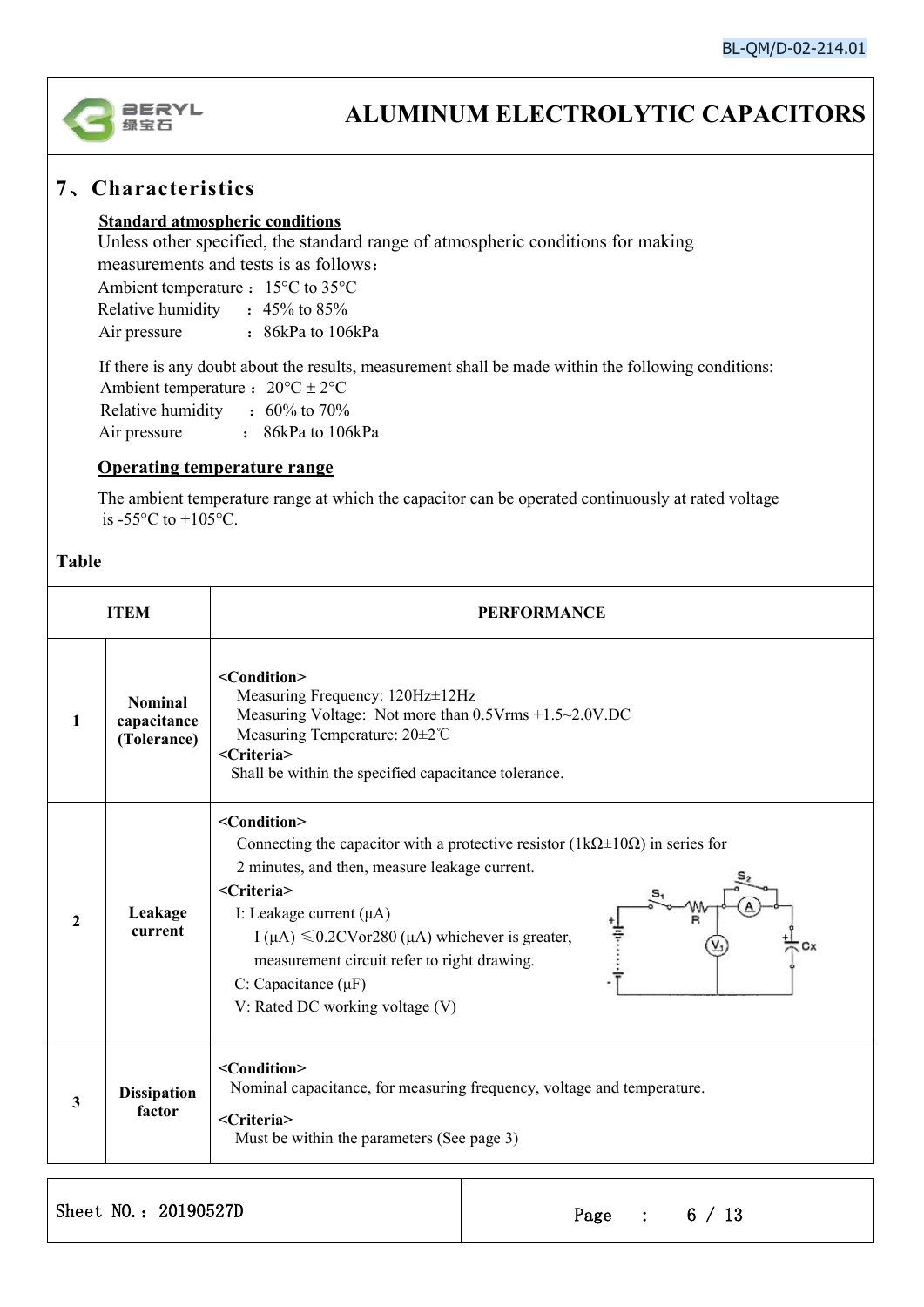

| <b>ITEM</b>                               |                                                                                                                                                                                                                                                                                                                                                                                                                                                                                                                                                                                                                                                                                                                                                            |                         |                                                  |                                                                                                                                                                                                                                                                                                                                                                                                                                                                                                                                                                                                                                                                                |  |  |  |  |
|-------------------------------------------|------------------------------------------------------------------------------------------------------------------------------------------------------------------------------------------------------------------------------------------------------------------------------------------------------------------------------------------------------------------------------------------------------------------------------------------------------------------------------------------------------------------------------------------------------------------------------------------------------------------------------------------------------------------------------------------------------------------------------------------------------------|-------------------------|--------------------------------------------------|--------------------------------------------------------------------------------------------------------------------------------------------------------------------------------------------------------------------------------------------------------------------------------------------------------------------------------------------------------------------------------------------------------------------------------------------------------------------------------------------------------------------------------------------------------------------------------------------------------------------------------------------------------------------------------|--|--|--|--|
| Equivalent<br><b>Series</b><br>Resistance | <condition><br/>Measuring frequency: 100kHz; Measuring temperature: 20±2°C<br/>Measuring point: 2mm max. from the surface of a sealing rubber on the lead wire.<br/><criteria><br/><math>(20^{\circ}\text{C})</math> Must be within the parameters (See page 3)</criteria></condition>                                                                                                                                                                                                                                                                                                                                                                                                                                                                     |                         |                                                  |                                                                                                                                                                                                                                                                                                                                                                                                                                                                                                                                                                                                                                                                                |  |  |  |  |
| Load<br>life<br>test                      | $\overline{\text{-Condition}}$<br><criteria><br/>Leakage current<br/>Capacitance Change<br/><b>Dissipation Factor</b><br/><b>Equivalent Series Resistance</b><br/>Appearance</criteria>                                                                                                                                                                                                                                                                                                                                                                                                                                                                                                                                                                    |                         |                                                  |                                                                                                                                                                                                                                                                                                                                                                                                                                                                                                                                                                                                                                                                                |  |  |  |  |
| <b>Shelf</b><br>life<br>test              | The capacitors are then stored with no voltage applied at a temperature of Maximum operating<br>temperature $\pm 2^{\circ}$ C for 1000+48/0 hours. Following this period, the capacitors shall be removed<br>from the test chamber and be allowed to stabilized at room temperature for16 hours. measure<br>leakage current<br><criteria><br/>The characteristic shall meet the following requirements.<br/>Not more than the specified value<br/>Leakage current<br/>Within <math>\pm 20\%</math> of initial value.<br/>Capacitance Change<br/><b>Dissipation Factor</b><br/>Not more than 150% of the specified value.<br/>Not more than 150% of the specified value.<br/><b>Equivalent Series Resistance</b></criteria>                                 |                         |                                                  |                                                                                                                                                                                                                                                                                                                                                                                                                                                                                                                                                                                                                                                                                |  |  |  |  |
| <b>Terminal</b><br>strength               | There shall be no leakage of electrolyte.<br>Appearance<br><condition><br/>Tensile strength of terminals<br/>Fixed the capacitor, applied force to the terminal in lead out direction for <math>30+5-0</math><br/>seconds. Bending strength of terminals.<br/>Fixed the capacitor, applied force to bent the terminal <math>(1-4</math> mm from the rubber) for 90° within<br/><math>2\text{--}3</math> seconds, and then bent it for 90<math>\degree</math> to its original position within <math>2\text{--}3</math> seconds.<br/>Tensile force N<br/>Diameter of lead wire<br/>Bending force N (kgf)<br/>(kgf)<br/>0.5mm and less<br/>5(0.51)<br/>2.5(0.25)<br/>10(1.02)<br/><math>0.6 - 0.8</math> mm<br/>5(0.51)<br/><criteria></criteria></condition> |                         |                                                  |                                                                                                                                                                                                                                                                                                                                                                                                                                                                                                                                                                                                                                                                                |  |  |  |  |
|                                           |                                                                                                                                                                                                                                                                                                                                                                                                                                                                                                                                                                                                                                                                                                                                                            | <condition></condition> | Then the product should be tested after 16 hours | <b>PERFORMANCE</b><br>According to IEC60384-4No. 4.13 methods, the capacitor is stored at a temperature of<br>Maximum operating temperature $\pm 2^{\circ}$ C with DC bias voltage for Rated life +48/0 hours.<br>recovering time at atmospheric conditions. The result should meet the following table:<br>The characteristic shall meet the following requirements.<br>Not more than the specified value.<br>Within $\pm 20\%$ of initial value.<br>Not more than 150% of the specified value.<br>Not more than 150% of the specified value.<br>There shall be no leakage of electrolyte.<br>No noticeable changes shall be found, no breakage or looseness at the terminal. |  |  |  |  |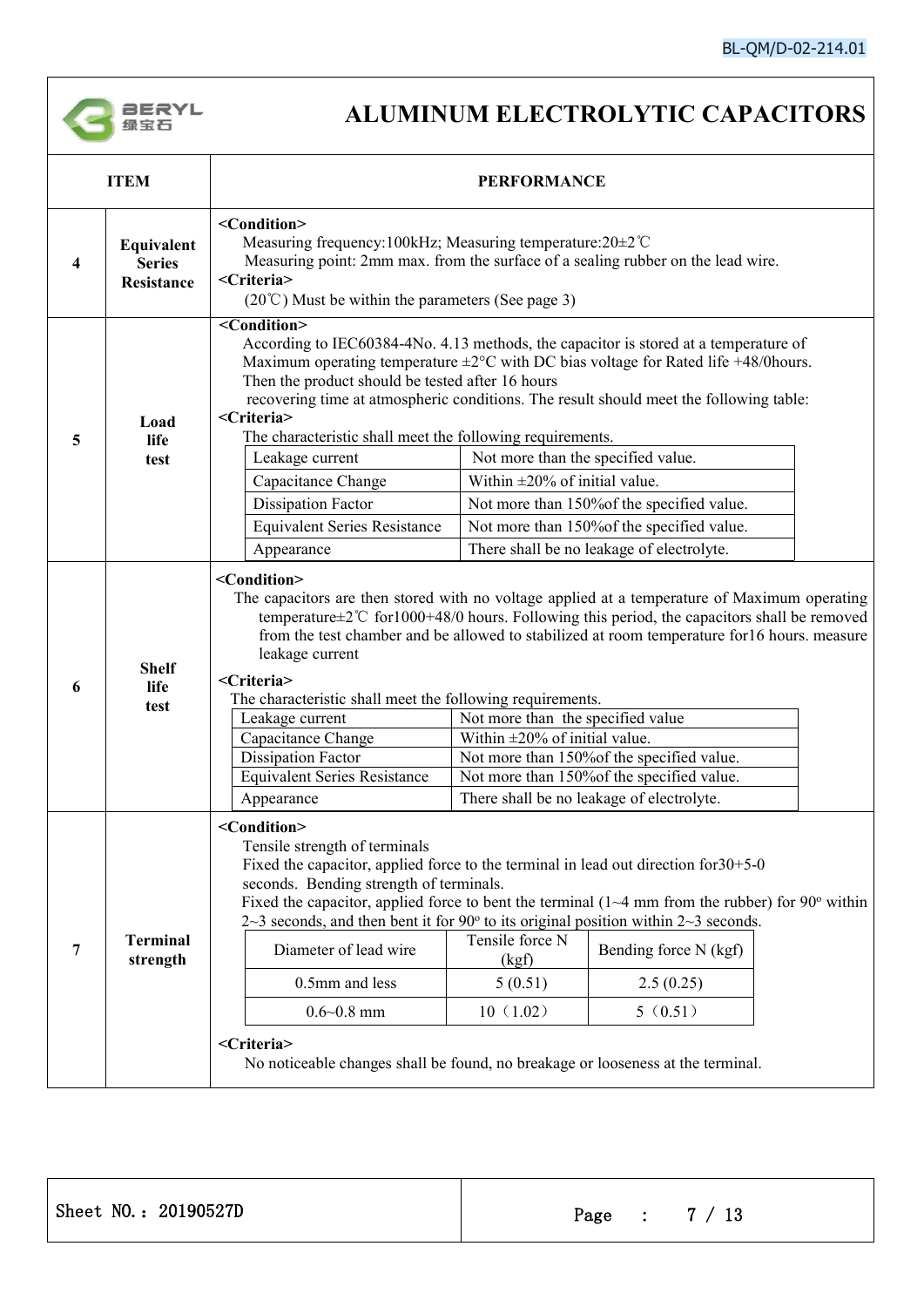

|                                        | <b>ITEM</b>                                                                                                                                                                                                                                                                                                                                                                                                                                                                                                                                                                                                                                                                                                                                                                                  | <b>PERFORMANCE</b>                                                                                                                                                              |                                                                    |  |                                                                                                                                                                                                                                                                                                                                                                                                                                                                                                                                                                    |  |  |  |  |
|----------------------------------------|----------------------------------------------------------------------------------------------------------------------------------------------------------------------------------------------------------------------------------------------------------------------------------------------------------------------------------------------------------------------------------------------------------------------------------------------------------------------------------------------------------------------------------------------------------------------------------------------------------------------------------------------------------------------------------------------------------------------------------------------------------------------------------------------|---------------------------------------------------------------------------------------------------------------------------------------------------------------------------------|--------------------------------------------------------------------|--|--------------------------------------------------------------------------------------------------------------------------------------------------------------------------------------------------------------------------------------------------------------------------------------------------------------------------------------------------------------------------------------------------------------------------------------------------------------------------------------------------------------------------------------------------------------------|--|--|--|--|
|                                        |                                                                                                                                                                                                                                                                                                                                                                                                                                                                                                                                                                                                                                                                                                                                                                                              | <condition></condition>                                                                                                                                                         |                                                                    |  |                                                                                                                                                                                                                                                                                                                                                                                                                                                                                                                                                                    |  |  |  |  |
|                                        |                                                                                                                                                                                                                                                                                                                                                                                                                                                                                                                                                                                                                                                                                                                                                                                              | <b>STEP</b>                                                                                                                                                                     | Testing temperature $({\degree}C)$                                 |  | Time                                                                                                                                                                                                                                                                                                                                                                                                                                                                                                                                                               |  |  |  |  |
|                                        |                                                                                                                                                                                                                                                                                                                                                                                                                                                                                                                                                                                                                                                                                                                                                                                              | 1                                                                                                                                                                               | $20 \pm 2$                                                         |  | Time to reach thermal equilibrium                                                                                                                                                                                                                                                                                                                                                                                                                                                                                                                                  |  |  |  |  |
|                                        |                                                                                                                                                                                                                                                                                                                                                                                                                                                                                                                                                                                                                                                                                                                                                                                              | $\overline{2}$                                                                                                                                                                  | $(-55)-25\pm3$                                                     |  | Time to reach thermal equilibrium                                                                                                                                                                                                                                                                                                                                                                                                                                                                                                                                  |  |  |  |  |
|                                        |                                                                                                                                                                                                                                                                                                                                                                                                                                                                                                                                                                                                                                                                                                                                                                                              | 3                                                                                                                                                                               | $20 \pm 2$                                                         |  | Time to reach thermal equilibrium                                                                                                                                                                                                                                                                                                                                                                                                                                                                                                                                  |  |  |  |  |
|                                        |                                                                                                                                                                                                                                                                                                                                                                                                                                                                                                                                                                                                                                                                                                                                                                                              | $\overline{4}$                                                                                                                                                                  | $105 \pm 2$                                                        |  | Time to reach thermal equilibrium                                                                                                                                                                                                                                                                                                                                                                                                                                                                                                                                  |  |  |  |  |
|                                        |                                                                                                                                                                                                                                                                                                                                                                                                                                                                                                                                                                                                                                                                                                                                                                                              | 5                                                                                                                                                                               | $20 \pm 2$                                                         |  | Time to reach thermal equilibrium                                                                                                                                                                                                                                                                                                                                                                                                                                                                                                                                  |  |  |  |  |
| Temperatur<br>8<br>characterist<br>ics | Capacitance, DF, and impedance shall be measured at 120Hz.<br><criteria><br/>a. At +105°C, capacitance measured at +20°C shall be within <math>\pm</math>25% of its original value.<br/>Dissipation factor shall be within the specified value<br/>The leakage current measured shall be within the specified value.<br/>b. In step 5, capacitance measured at +20°C shall be within <math>\pm 10\%</math> of its original value.<br/>Dissipation factor shall be within the specified value<br/>The leakage current measured shall be within the specified value.<br/>c. At-55°C/(20°C), Impedance (Z) ratio shall not exceed the value of the following table.<br/>Z-25℃/Z+20℃<br/><math>\leq 1.25</math><br/>(100KHz)<br/>Z-55℃/Z+20℃<br/><math display="inline">≤ 1.25</math></criteria> |                                                                                                                                                                                 |                                                                    |  |                                                                                                                                                                                                                                                                                                                                                                                                                                                                                                                                                                    |  |  |  |  |
| 9                                      | <b>Surge</b><br>test                                                                                                                                                                                                                                                                                                                                                                                                                                                                                                                                                                                                                                                                                                                                                                         | <condition><br/>before measurement<br/><criteria><br/>Leakage current<br/>Capacitance Change<br/><b>Dissipation Factor</b><br/>Appearance<br/>Attention:</criteria></condition> | $CR:$ Nominal Capacitance ( $\mu F$ )<br>voltage as often applied. |  | Applied a surge voltage to the capacitor connected with a $(100 \pm 50)/CR$ (k $\Omega$ ) resistor in<br>series for 30 $\pm$ 5 seconds in every 5 $\pm$ 0.5 minutes at 15~35°C. Procedure shall be repeated<br>1000 times. Then the capacitors shall be left under normal humidity for 1-2 hours<br>Not more than the specified value.<br>Within $\pm 15\%$ of initial value.<br>Not more than the specified value.<br>There shall be no leakage of electrolyte.<br>This test simulates over voltage at abnormal situation only. It is not applicable to such over |  |  |  |  |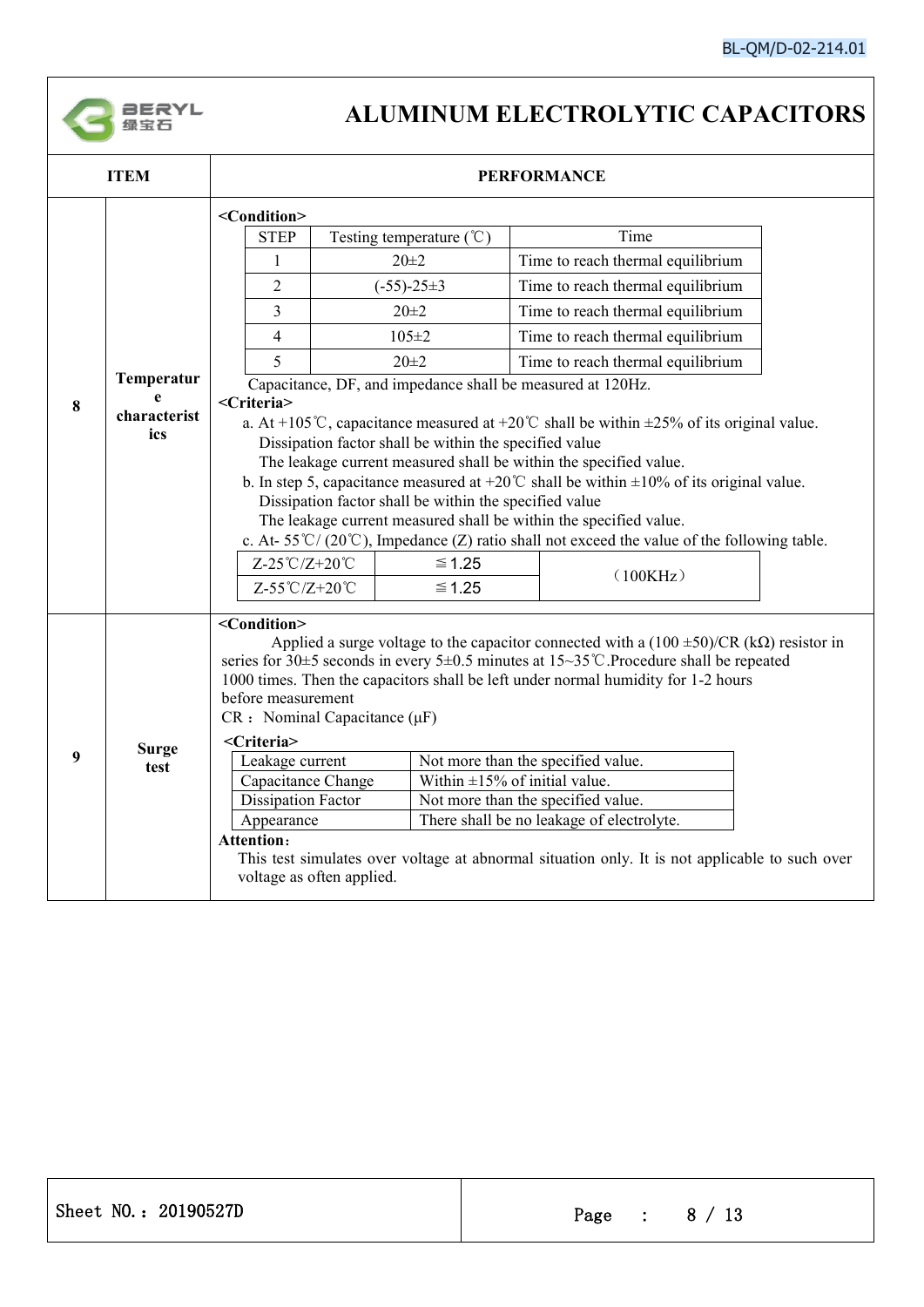

|    | <b>ITEM</b>            | <b>PERFORMANCE</b>                                                                                                                                                                                                                                                                                                                                    |                                                                                                                                                                                                                                                                                                                                                                                        |                                       |  |  |  |  |  |
|----|------------------------|-------------------------------------------------------------------------------------------------------------------------------------------------------------------------------------------------------------------------------------------------------------------------------------------------------------------------------------------------------|----------------------------------------------------------------------------------------------------------------------------------------------------------------------------------------------------------------------------------------------------------------------------------------------------------------------------------------------------------------------------------------|---------------------------------------|--|--|--|--|--|
|    |                        | <condition><br/>Temperature cycle:<br/>According to IEC60384-4 No.4.7 methods, capacitor shall be placed in an oven, the condition<br/>according as below:</condition>                                                                                                                                                                                |                                                                                                                                                                                                                                                                                                                                                                                        |                                       |  |  |  |  |  |
|    |                        |                                                                                                                                                                                                                                                                                                                                                       | Temperature                                                                                                                                                                                                                                                                                                                                                                            | Time                                  |  |  |  |  |  |
|    | <b>Change of</b>       | $(1) + 20^{\circ}C$                                                                                                                                                                                                                                                                                                                                   |                                                                                                                                                                                                                                                                                                                                                                                        | 3<br>Minutes                          |  |  |  |  |  |
|    |                        | (2) Rated low temperature $(-55^{\circ}C)$ $(-25^{\circ}C)$                                                                                                                                                                                                                                                                                           |                                                                                                                                                                                                                                                                                                                                                                                        | Minutes<br>$30+2$                     |  |  |  |  |  |
| 10 | temperature<br>test    | (3) Rated high temperature $(+105^{\circ}\text{C})$                                                                                                                                                                                                                                                                                                   |                                                                                                                                                                                                                                                                                                                                                                                        | $30+2$<br>Minutes                     |  |  |  |  |  |
|    |                        | (1) to (3) =1 cycle, total 5 cycle                                                                                                                                                                                                                                                                                                                    |                                                                                                                                                                                                                                                                                                                                                                                        |                                       |  |  |  |  |  |
|    |                        | <criteria></criteria>                                                                                                                                                                                                                                                                                                                                 |                                                                                                                                                                                                                                                                                                                                                                                        |                                       |  |  |  |  |  |
|    | Leakage current        | The characteristic shall meet the following requirement.<br>Not more than the specified value.                                                                                                                                                                                                                                                        |                                                                                                                                                                                                                                                                                                                                                                                        |                                       |  |  |  |  |  |
|    |                        | <b>Dissipation Factor</b>                                                                                                                                                                                                                                                                                                                             | Not more than the specified value.                                                                                                                                                                                                                                                                                                                                                     |                                       |  |  |  |  |  |
|    |                        | Appearance                                                                                                                                                                                                                                                                                                                                            | There shall be no leakage of electrolyte.                                                                                                                                                                                                                                                                                                                                              |                                       |  |  |  |  |  |
| 11 | Damp<br>heat<br>test   | <condition><br/>Humidity test:<br/><criteria><br/>Leakage current<br/>Capacitance Change<br/><b>Dissipation Factor</b><br/>Appearance</criteria></condition>                                                                                                                                                                                          | According to IEC60384-4 No.4.12 methods, capacitor shall<br>be exposed for 500±8 hours in an atmosphere of 90~95%R H .at<br>$40\pm2\degree$ C, the characteristic change shall meet the following requirement.<br>Not more than the specified value.<br>Within $\pm 10\%$ of initial value.<br>Not more than 150% of the specified value.<br>There shall be no leakage of electrolyte. |                                       |  |  |  |  |  |
| 12 | Solderabilit<br>y test | <condition><br/>The capacitor shall be tested under the following conditions:<br/>Soldering temperature : <math>245 \pm 5^{\circ}</math>C<br/>Dipping depth<br/>2mm<br/><math>\mathbf{r}</math><br/>Dipping speed<br/>Dipping time<br/><math>: 3 \pm 0.5s</math><br/><criteria><br/>Soldering wetting time<br/>Coating quality</criteria></condition> | : $25 \pm 2.5$ mm/s<br>Less than 3s<br>immersed                                                                                                                                                                                                                                                                                                                                        | A minimum of 95% of the surface being |  |  |  |  |  |

Sheet NO.: 20190527D Page : 9 / 13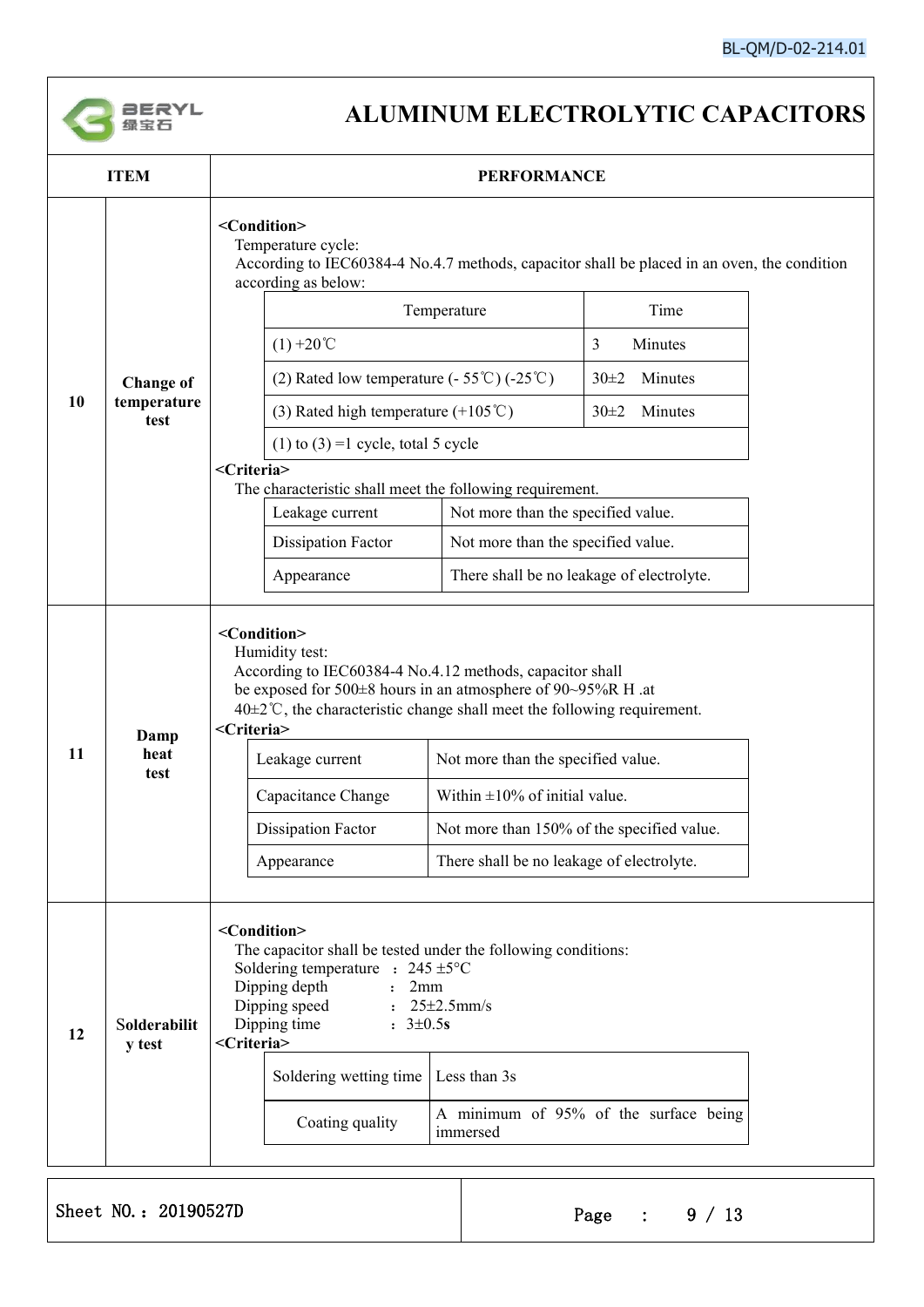

| <b>ITEM</b>                                   | <b>PERFORMANCE</b>                                                                                                                                                                                                                                                                                                                                                                                                                                                                                                                                                                                                                                                                                                                                                                                                                                                            |  |  |
|-----------------------------------------------|-------------------------------------------------------------------------------------------------------------------------------------------------------------------------------------------------------------------------------------------------------------------------------------------------------------------------------------------------------------------------------------------------------------------------------------------------------------------------------------------------------------------------------------------------------------------------------------------------------------------------------------------------------------------------------------------------------------------------------------------------------------------------------------------------------------------------------------------------------------------------------|--|--|
| <b>Vibration</b><br>13<br>test                | <condition><br/>The following conditions shall be applied for 2 hours in each 3 mutually perpendicular<br/>directions. Vibration frequency range : <math>10\text{Hz} \sim 55\text{Hz}</math><br/>each to peak amplitude : 1.5mm<br/><math>: 10Hz \sim 55Hz \sim 10Hz</math> in about 1 minute<br/>Sweep rate<br/>Mounting method: The capacitor with diameter greater than 12.5mm or longer than 25mm<br/>must be fixed in place with a bracket.<br/>Within 30°<br/>4mm or less<br/>To be soldered<br/><criteria><br/>After the test, the following items shall be tested:<br/>No intermittent contacts, open or short circuiting.<br/>Inner construction<br/>No damage of tab terminals or electrodes.<br/>No mechanical damage in terminal. No leakage<br/>of electrolyte or swelling of the case. The<br/>Appearance<br/>markings shall be legible.</criteria></condition> |  |  |
| Resistance<br>to<br>14<br>solder heat<br>test | <condition><br/>Terminals of the capacitor shall be immersed into solder bath at <math>260 \pm 5^{\circ}</math> C for <math>10 \pm 1</math> seconds<br/>or<math>400 \pm 10</math> °C for 3<sup>-0</sup> seconds to 1.5~2.0 mm from the body of capacitor. Then the capacitor<br/>shall be left under the normal temperature and normal humidity for <math>1 \sim 2</math> hours before<br/>measurement.<br/><criteria><br/>Leakage current<br/>Not more than the specified value.<br/>Within <math>\pm 5\%</math> of initial value.<br/>Capacitance Change<br/><b>Dissipation Factor</b><br/>Not more than the specified value.<br/>There shall be no leakage of electrolyte.<br/>Appearance</criteria></condition>                                                                                                                                                           |  |  |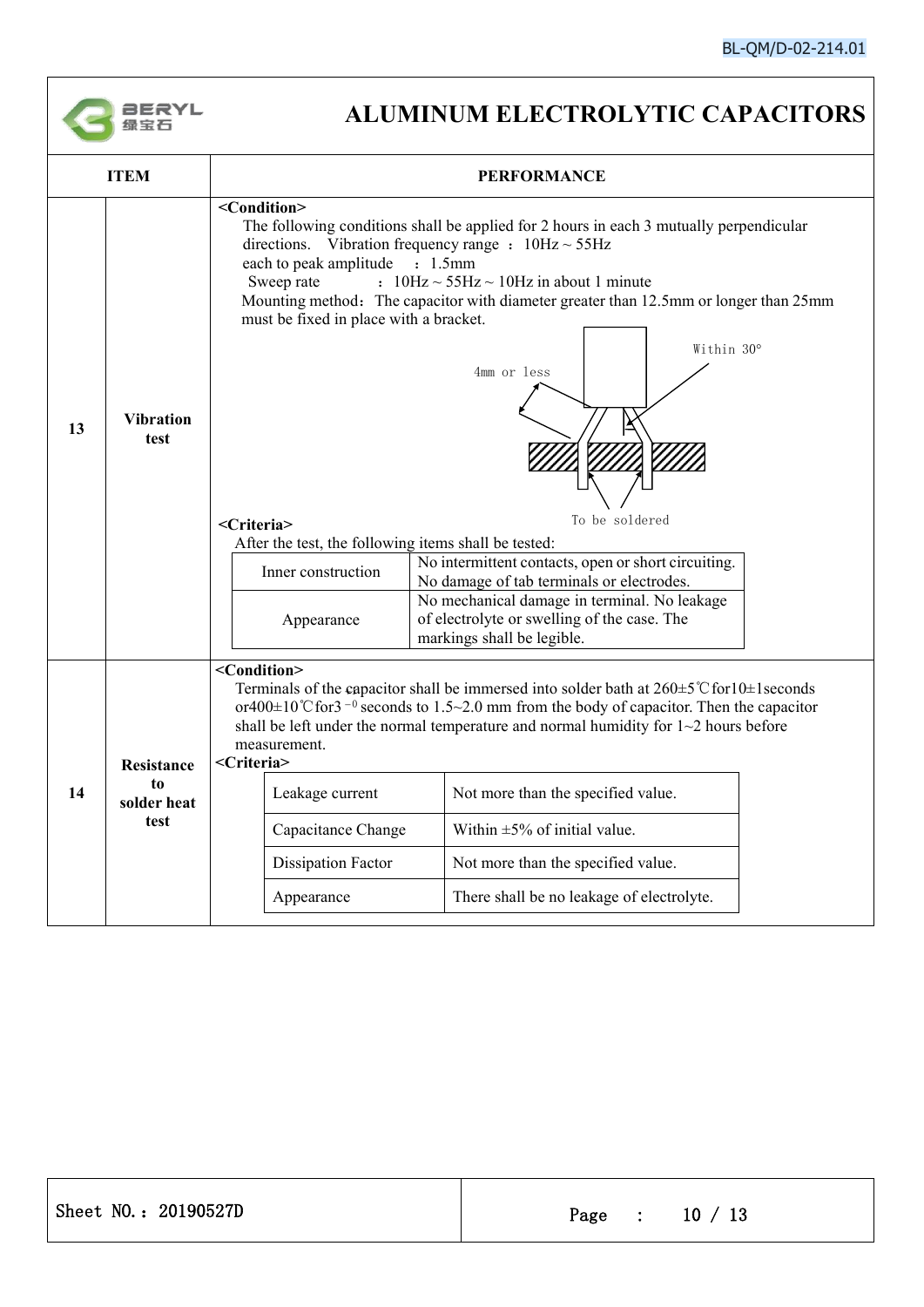

#### **8**、 **Packing Information**

Packing Label Marked (the following items shall be marked on the label) (Inside box or bag) ⑴Clint order number ⑵Client part number ⑶Beryl part number ⑷Capacitance ⑸Voltage ⑹Dimension (7) Packaging quantity (8) Capacitance tolerance (9) QC Marking (10) Lot number (11) Series

LOT Number :



year month date number



#### **1**)**Bulk Packing**: **2**)**Taped Packing**:





外箱

**3**)**Outer box 4) Outer box label**:

|                 |            | Ltd.        |      | BERYL Zhao Qing Beryl Electronic Technology Co., |
|-----------------|------------|-------------|------|--------------------------------------------------|
| C.S.R.          |            |             |      |                                                  |
| $C.S.R$ $P/O$ : |            |             |      |                                                  |
| $C.S.R$ $P/N$ : |            |             |      |                                                  |
| S.P.R P/N:      |            |             |      | QC                                               |
| SPEC:           |            |             |      |                                                  |
| QTY:            | <b>PCS</b> | <b>TOL:</b> | $\%$ |                                                  |
| /N:             |            | S.P.R:      |      |                                                  |

Sheet NO.: 20190527D Page : 11 / 13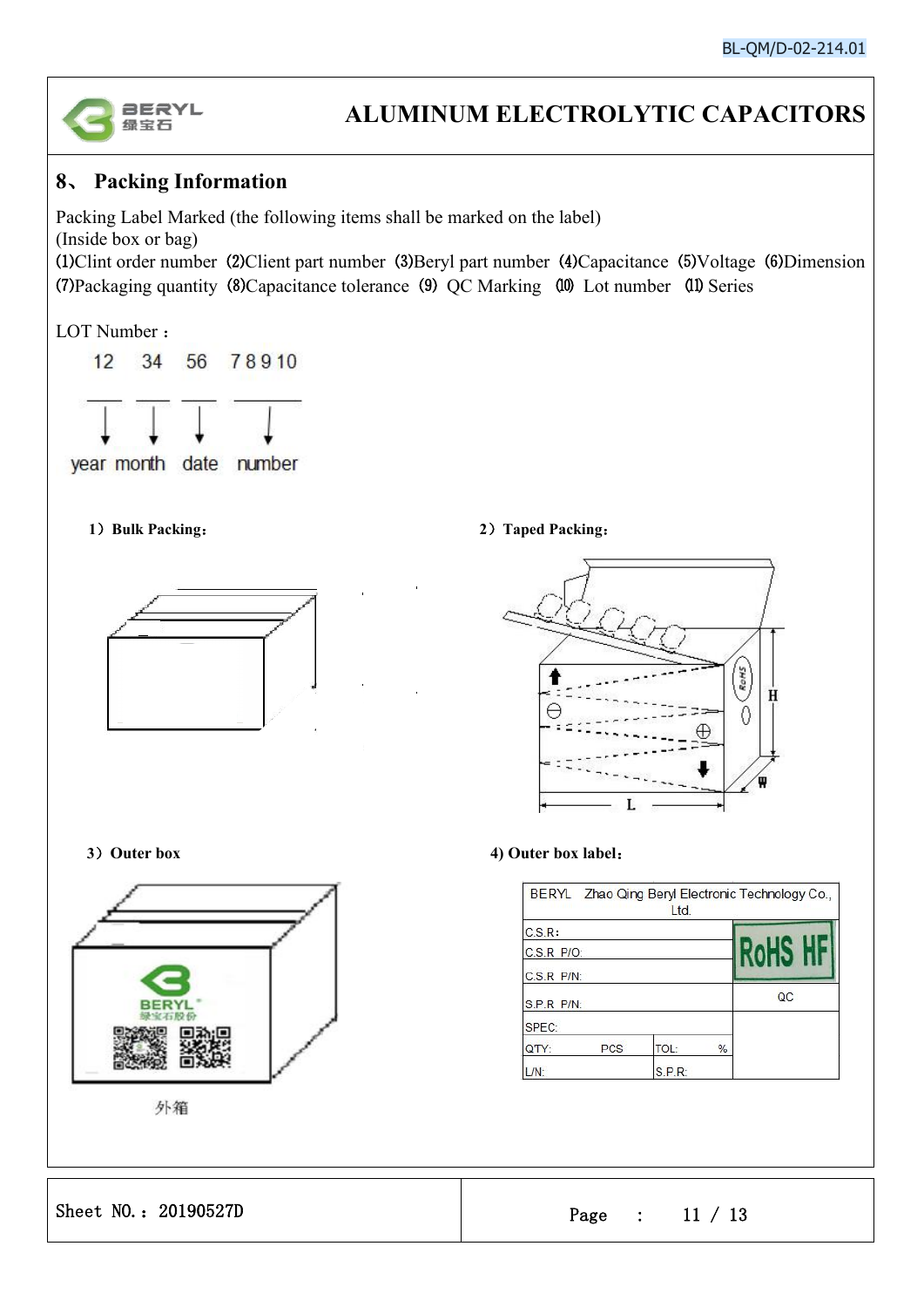

#### **9**、**Prohibition toUse Environment- related Substances**

We are hereby to certify the followings:

Our company hereby warrants and guarantees that all or part of products, including, but not limited to, the peripherals, accessories or package, delivered to yourcompany (including your subsidiaries and affiliated companies) directly or indirectly by our company are free from any of the substances listed below.

The latest version of <Substances Prohibited as per ROHS or <Sony-SS-00259>

|                                         | Cadmium and cadmium compounds        |  |  |  |
|-----------------------------------------|--------------------------------------|--|--|--|
| Accord with                             | Lead and lead compounds              |  |  |  |
| heavy metal                             | Mercury and mercury compounds        |  |  |  |
|                                         | Hexavalent chromium compounds        |  |  |  |
|                                         | Polychlorinated biphenyls (PCB)      |  |  |  |
|                                         | Polychlorinated naphthalenes (PCN)   |  |  |  |
| Organic chlorin                         | Polychlorinated terphenyls (PCT)     |  |  |  |
| compounds                               | Chlorinated paraffins (CP)           |  |  |  |
|                                         | Other chlorinated organic compounds  |  |  |  |
| Organic                                 | Polybrominated biphenyls (PBB)       |  |  |  |
| bromine                                 | Polybrominated diphenylethers (PBDE) |  |  |  |
| compounds                               | Other brominated organic compounds   |  |  |  |
| Tributyltin compounds                   |                                      |  |  |  |
| Triphenyltin compounds                  |                                      |  |  |  |
| Asbestos                                |                                      |  |  |  |
| Specific azo compounds                  |                                      |  |  |  |
| Formaldehyde                            |                                      |  |  |  |
| Polyvinyl chloride (PVC) and PVC blends |                                      |  |  |  |
| $F \sim Cl_2$ Br, I                     |                                      |  |  |  |
| <b>REACH</b>                            |                                      |  |  |  |